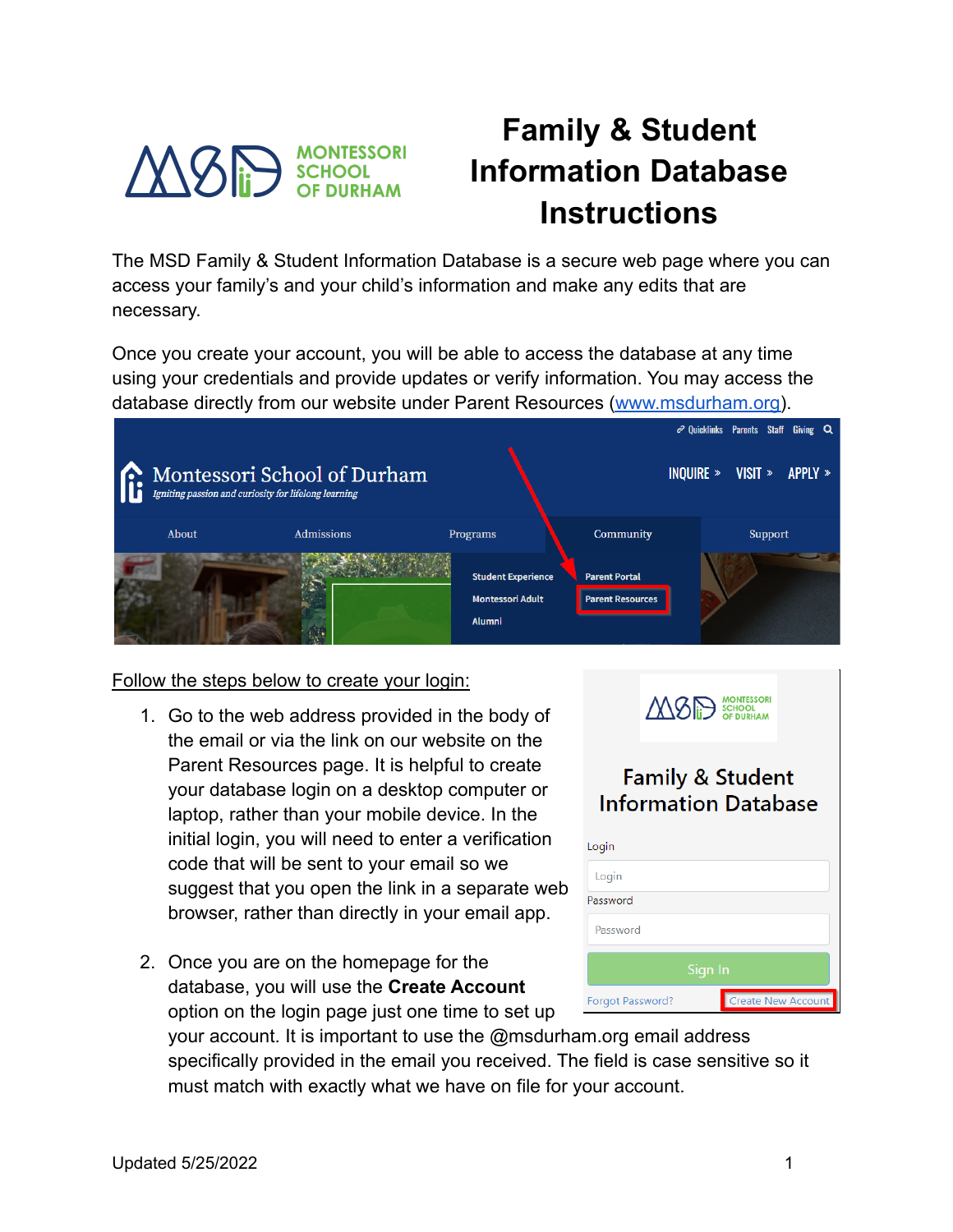3. Enter your email address. Remember that every aspect of the email address must exactly match the email address we provided in the body of the email, including the letter case.

| <b>Create New Account</b>                         |  |
|---------------------------------------------------|--|
| Email *<br>moriah@msdurham.org                    |  |
| Please enter your email address and click Submit. |  |
| Submit<br>Cancel                                  |  |

4. If your email address is not recognized (i.e., it does not match what is in the school records) you will see the error message shown below. Please contact [moriah@msdurham.org](mailto:moriah@msdurham.org) or call 919-489-9045 if you have any problems creating your account.

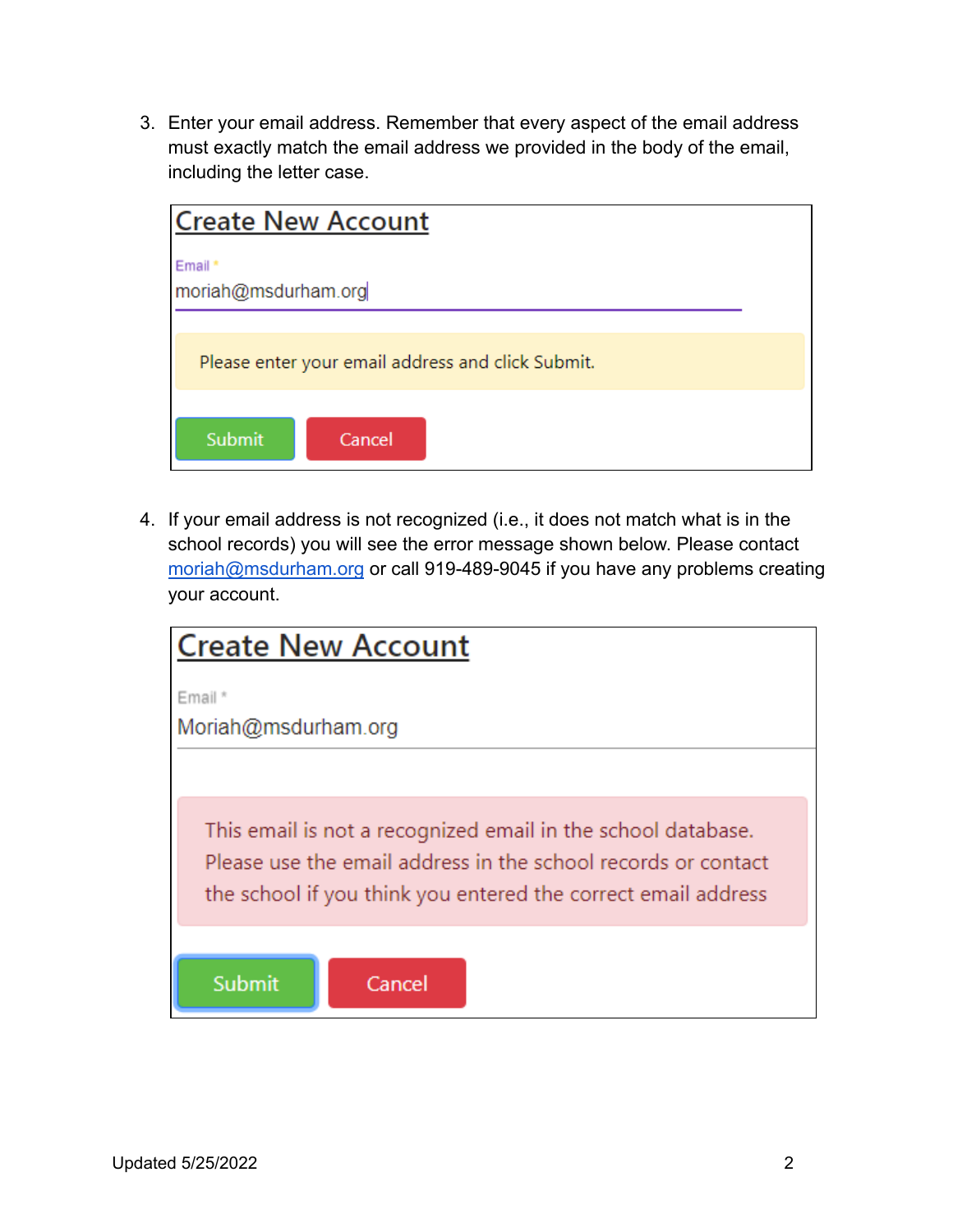5. If your email address matches the school records, you will be prompted to set up the credentials for your account. Make sure you follow the password complexity rules that are displayed for you and set up your security question and answer. This question and answer will be needed in case you forget your password in the future.

| <b>Create New Account</b>                                              |
|------------------------------------------------------------------------|
| Email*                                                                 |
| moriah@msdurham.org                                                    |
| Password *                                                             |
|                                                                        |
| Confirm Password *                                                     |
|                                                                        |
|                                                                        |
| Minimum six characters                                                 |
| Must contain at least one number                                       |
| Must contain at least one of these special characters: $!# $$ % & * () |
| Security Question *                                                    |
| What is my dog's name?                                                 |
| Security Answer*                                                       |
| $\cdots$                                                               |
|                                                                        |
|                                                                        |
| Submit<br>Cancel                                                       |

6. Once you click **Submit**, a verification code will be emailed to you from [snowmancloud@snowmansoftware.com.](mailto:snowmancloud@snowmansoftware.com) Check your email to find the verification code that was sent to you - Be sure to check your spam folder or junk mail!

| Family & Student Information Database verification code                       |
|-------------------------------------------------------------------------------|
| snowmancloud@snowmansoftware.com<br>to me $\star$                             |
| This is your verification code for your new account.                          |
| Please use this value where you are prompted in the account creation process: |
| 376405                                                                        |
| Please do not reply to this email as this address is not monitored.           |
|                                                                               |
| $\rightarrow$ Forward<br>Reply<br>$\leftarrow$                                |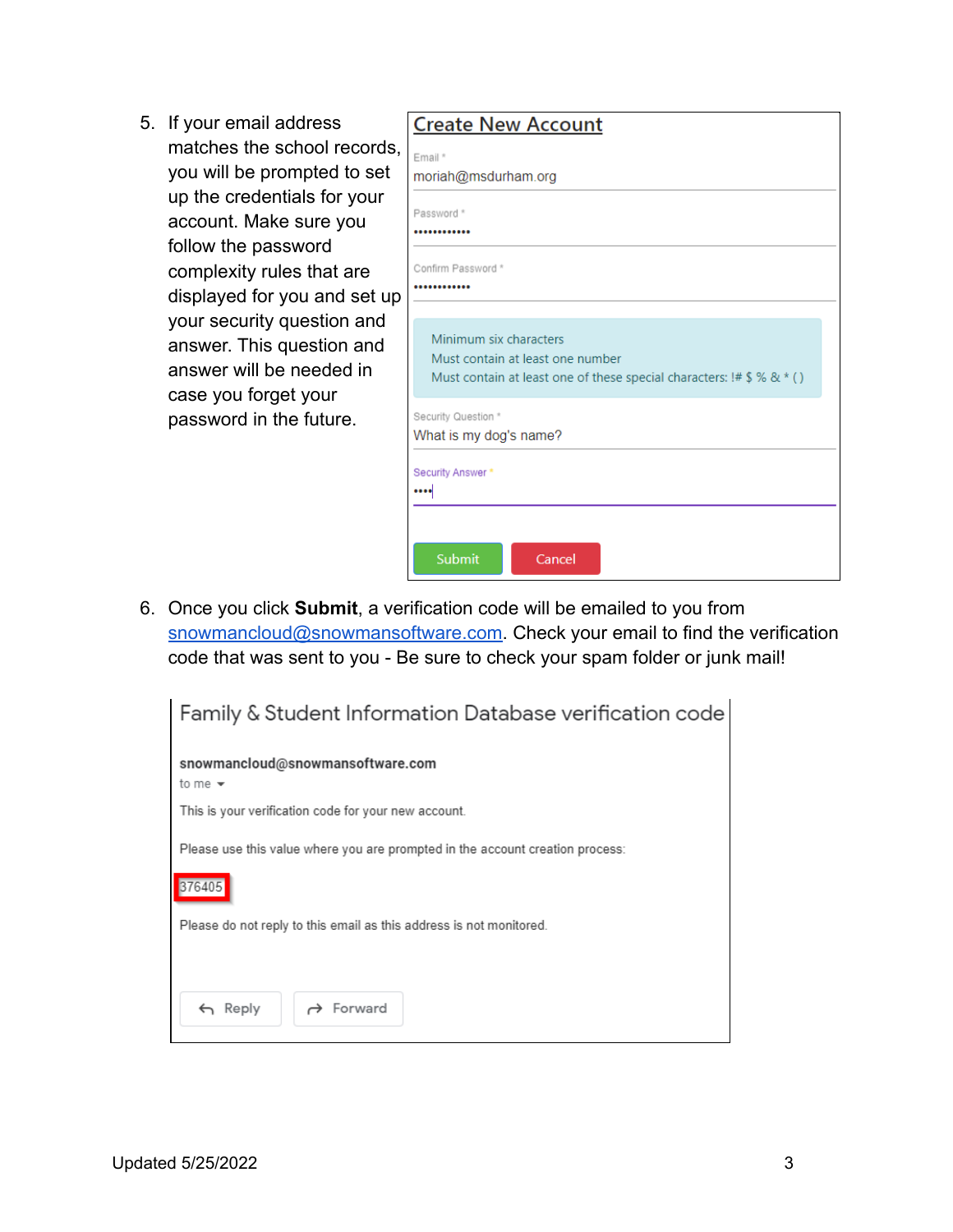7. Enter the verification code in the web browser where you are prompted and click **Submit**.

| <b>Create New Account</b>                                                                           |  |
|-----------------------------------------------------------------------------------------------------|--|
| An email was sent to moriah@msdurham.org with a verification<br>code. Please enter that code below. |  |
| 376405                                                                                              |  |
| Submit<br>Cancel                                                                                    |  |

8. Once you enter the correct verification code, your account is created, and you will be logged in. From this point forward, you will simply be able to login to the database using the same @msdurham.org email address and the password you created.

If, at any point in the future, you forget your password or you want to change it, simply click the **Forgot Password?** link and, after correctly answering your security question, you may create a new password.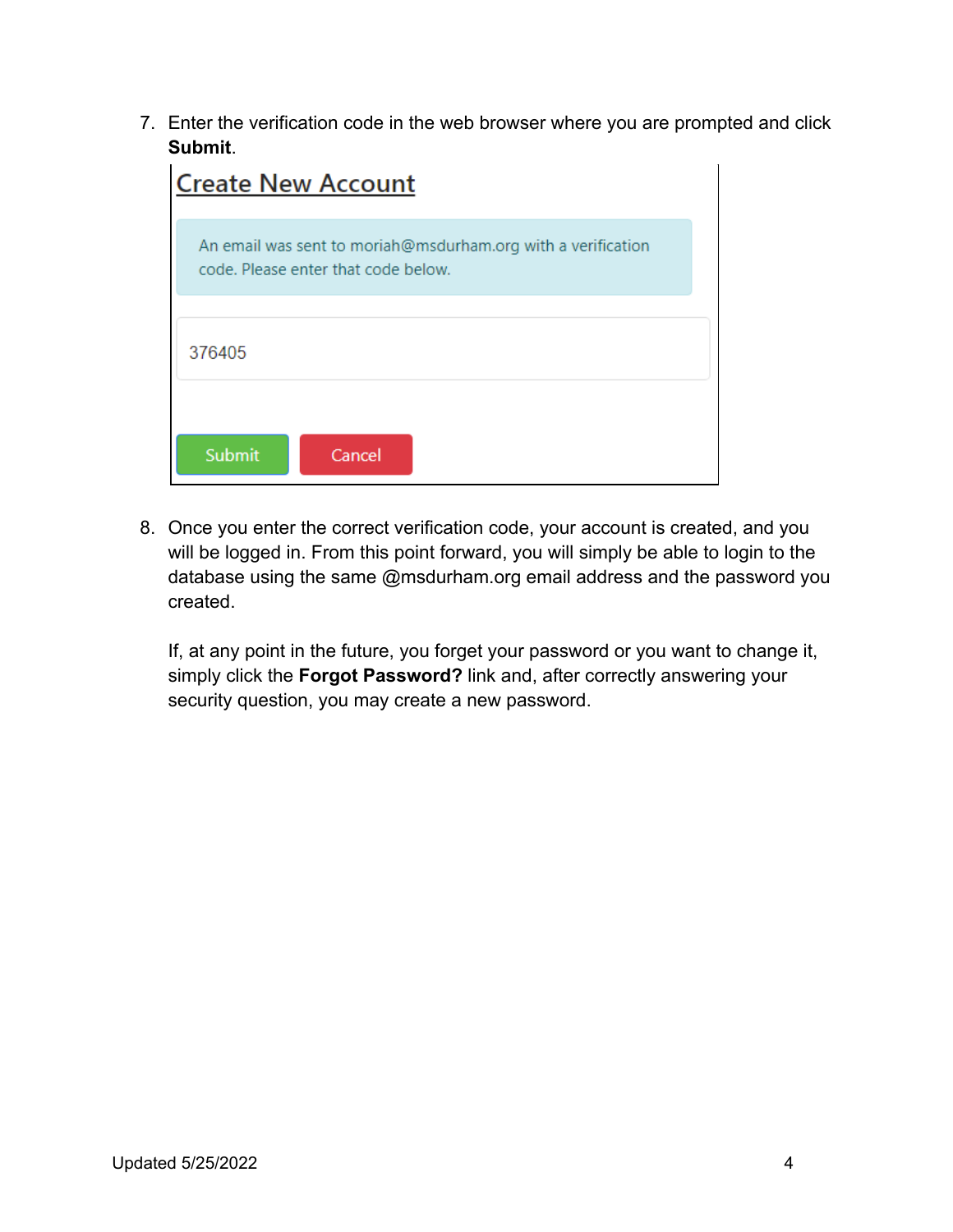Family & Student Database Main Menu:

After logging in you will see the main menu. It will list a **Profile** option where the parent/guardian and family school data fields are, followed by your child's profile (or multiple profiles if you have more than one child enrolled at MSD).

| M8P SCHOOL                                       |  |
|--------------------------------------------------|--|
| <b>Family &amp; Student Information Database</b> |  |
| 国 Profile                                        |  |
| 图 Example Student #1                             |  |
| 国 Example Student #2                             |  |
| <b>Sign Out</b>                                  |  |

When you click on the **Profile** option you will see the parent/guardian names on top, and information fields as you scroll down.

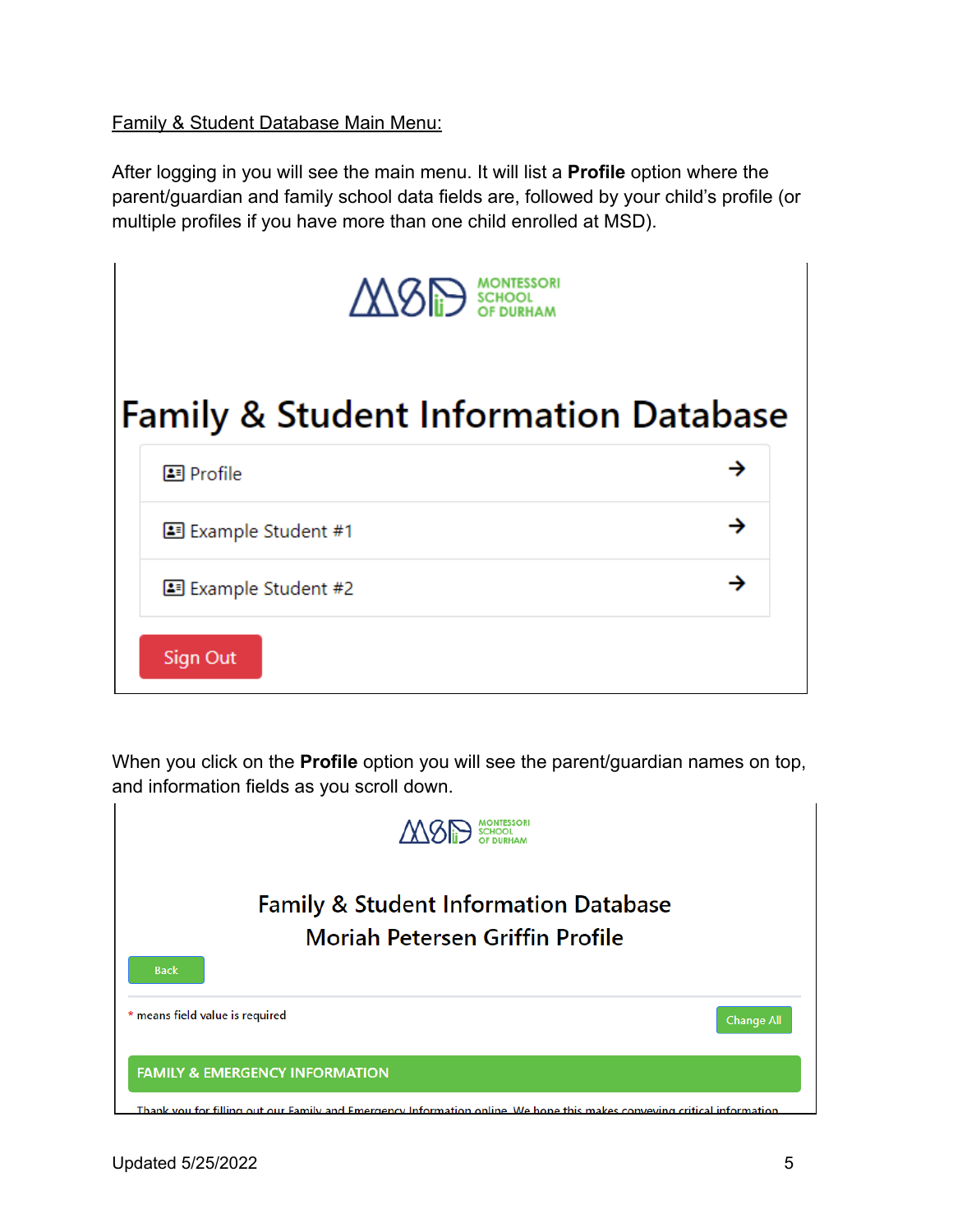Please review this information and submit updates where necessary. If you need to change one or more fields, you first need to click the green **Change** button to the right on the field. This will unlock that field for you to be able to enter changes there. Alternatively, if you are changing multiple fields, you can just click the **Change All** button located in the top row. This will unlock all fields shown there so you can change them as needed.

| PARENT/GUARDIAN #1 INFORMATION                                  |        |
|-----------------------------------------------------------------|--------|
| Please provide the following information for Parent/Guardian #1 |        |
| First Name*                                                     |        |
| Moriah                                                          | Change |
| Last Name*                                                      |        |
| <b>Petersen Griffin</b>                                         | Change |

Once you are ready to submit your changes, click the **Submit** button at the bottom left of the form. Once you see the **Profile update submitted** message appear, below the **Submit** button, you can click the **Back** button to go to the previous menu screen. You will get a confirmation email that the changes have been successfully submitted.

| <b>CONFIRMATION AND SIGNATURE</b>                                                                                                                                                               |        |
|-------------------------------------------------------------------------------------------------------------------------------------------------------------------------------------------------|--------|
| The information provided above is accurate to the best of my knowledge. By entering my name and date in the field<br>below, I acknowledge that I have submitted a binding electronic signature. |        |
| Please enter your full name and today's date.*                                                                                                                                                  |        |
| Moriah PetersenGriffin 5/20/22                                                                                                                                                                  | Change |
| Submit<br><b>Back</b>                                                                                                                                                                           |        |

| <b>CONFIRMATION AND SIGNATURE</b>                                                                                                                                                               |        |  |
|-------------------------------------------------------------------------------------------------------------------------------------------------------------------------------------------------|--------|--|
| The information provided above is accurate to the best of my knowledge. By entering my name and date in the field<br>below, I acknowledge that I have submitted a binding electronic signature. |        |  |
| Please enter your full name and today's date.*                                                                                                                                                  |        |  |
| <b>Moriah PetersenGriffin 5/20/22</b>                                                                                                                                                           | Change |  |
| Submit<br><b>Back</b>                                                                                                                                                                           |        |  |
| Profile update submitted.                                                                                                                                                                       |        |  |